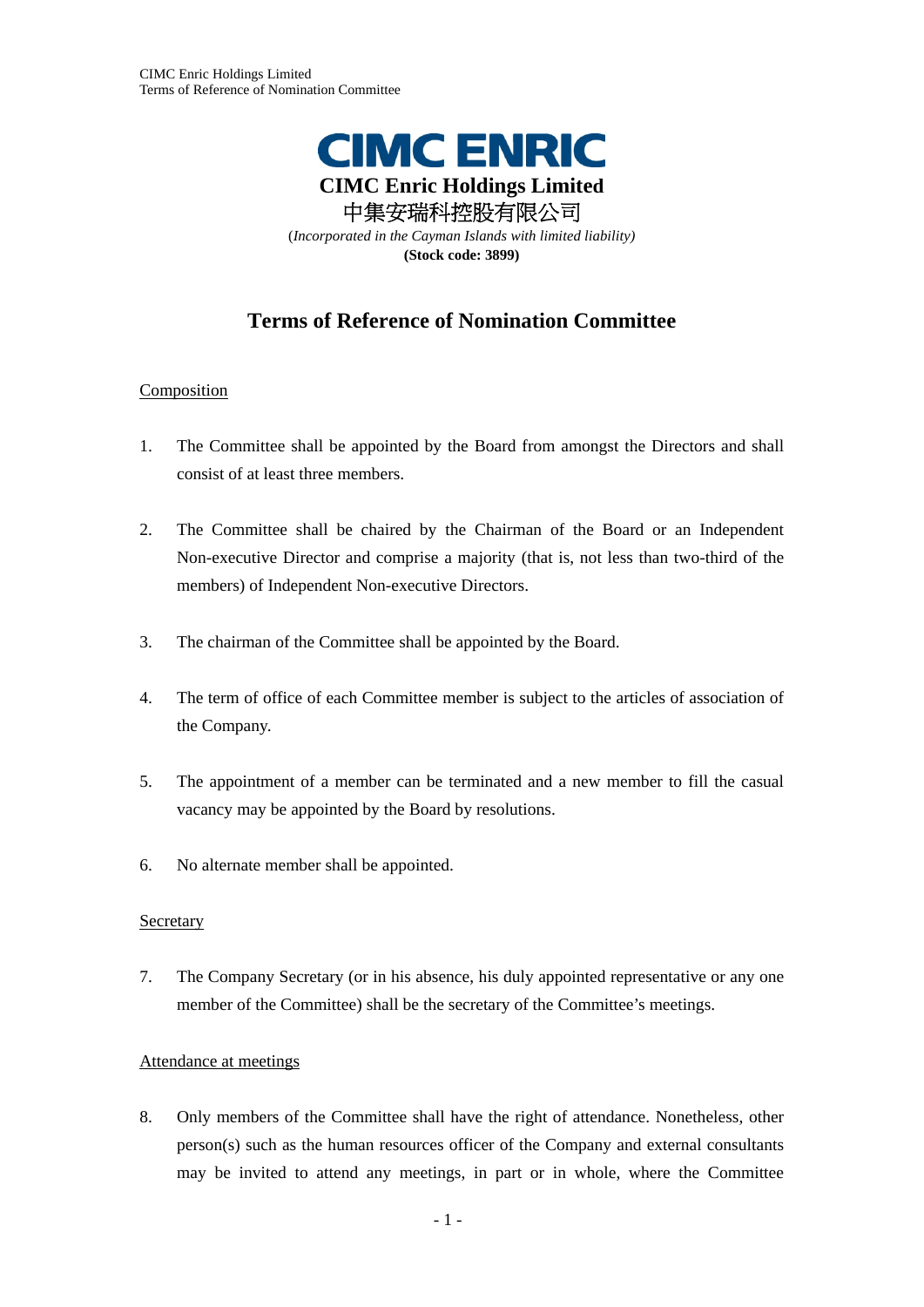considers necessary.

9. Only Committee members shall have the right to vote at meetings.

#### Frequency and procedures of meetings

- 10. Meetings shall be held at least once a year. Additional meeting(s) may be held should the Committee members see fit.
- 11. The chairman of the Committee may convene additional meeting(s) at discretion.
- 12. The quorum for meetings shall be two Committee members.
- 13. Procedures of meetings are subject to the provisions set out in the articles of association of the Company.

## Annual general meeting

14. The chairman or a member of the Committee shall attend the annual general meeting of the Company to be available to answer questions in relation to the activities and responsibilities of the Committee.

## Authority

- 15. The Committee is authorised by the Board to obtain from any Board members and/or employees of the Company any information in relation to the appointment of Directors for discharging its duties.
- 16. The Committee is authorised by the Board to have access to independent professional advice (if necessary), at the Company's expense, to perform its responsibilities and invite external parties with relevant experience and expertise to attend meetings (if necessary).
- 17. The Committee should be provided with sufficient resources to perform its duties.

## Responsibilities

18. The primary responsibility of the Committee is to establish a policy in the appointment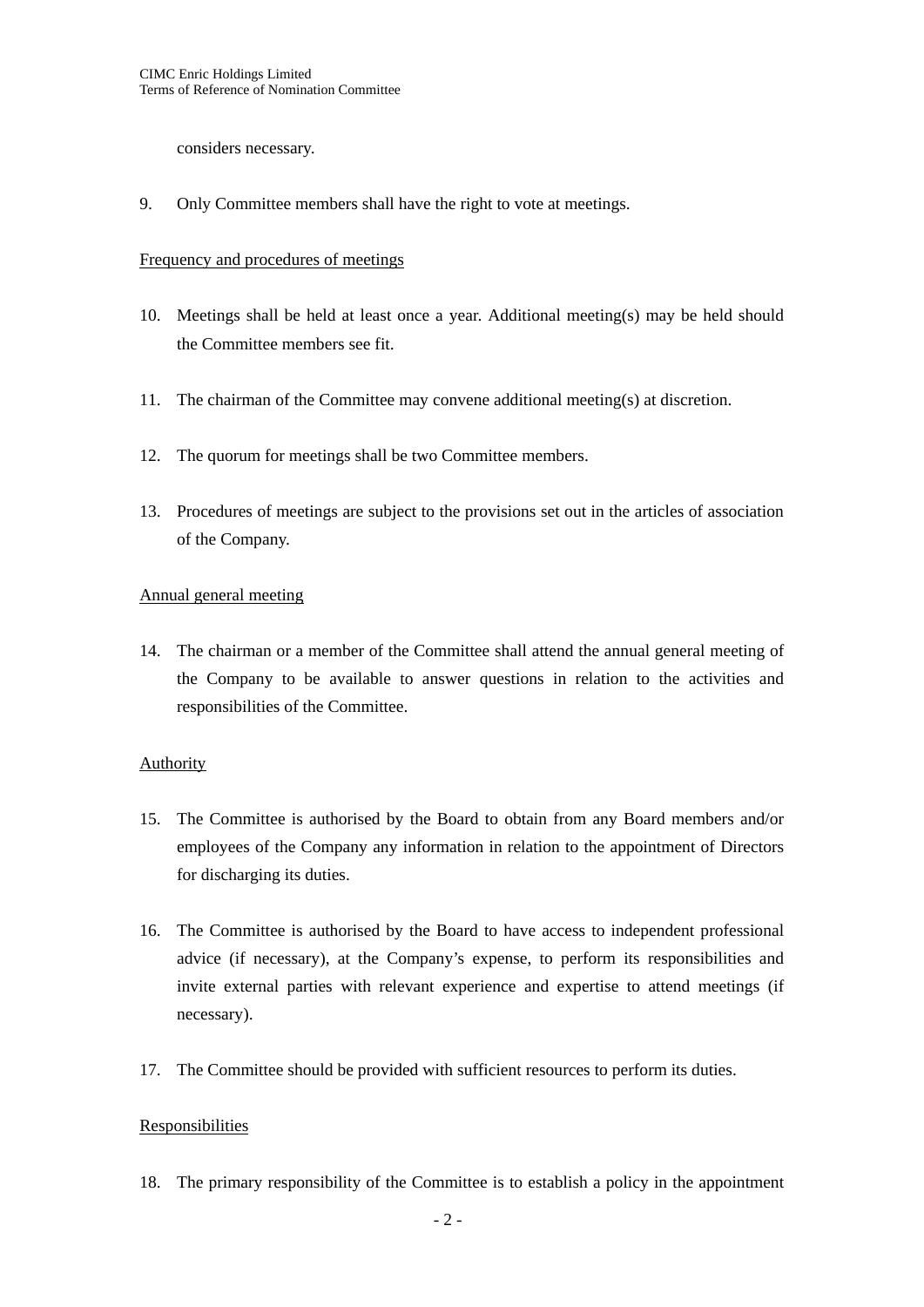of Directors.

## Duties, power and functions

- 19. The Committee shall:
	- (a) establish a Directors' appointment policy for the Board's consideration and execute the appointment policy determined by the Board; and
	- (b) subject to the general principle of the aforesaid,
		- (i) review the structure, size and composition (including the skills, knowledge and experience) of the Board at least annually and make recommendations on any proposed changes to the Board to complement the Company's corporate strategy;
		- (ii) identify individuals suitably qualified to become Directors and select or make recommendations to the Board on the selection of individuals nominated for directorships;
		- (iii) assess the independence of Independent Non-executive Directors;
		- (iv) make recommendations to the Board on the appointment or re-appointment of Directors and the succession planning for Directors, in particular for the Chairman of the Board and the chief executive; and
		- (v) comply with the requirements, guidelines and regulations as determined by the Committee from time to time or as stipulated in the articles of association of the Company or as in other laws applicable to the Company.

## Reporting procedures

- 20. The Committee shall report to the Board after each meeting.
- 21. The secretary of the Committee's meetings shall send to all members of the Committee the draft and final versions of minutes of Committee meetings and of all written resolutions for their comment and records, within a reasonable time after the meeting. The secretary should also regularly report to the Board on the activities of and resolutions and proposals made by the Committee.